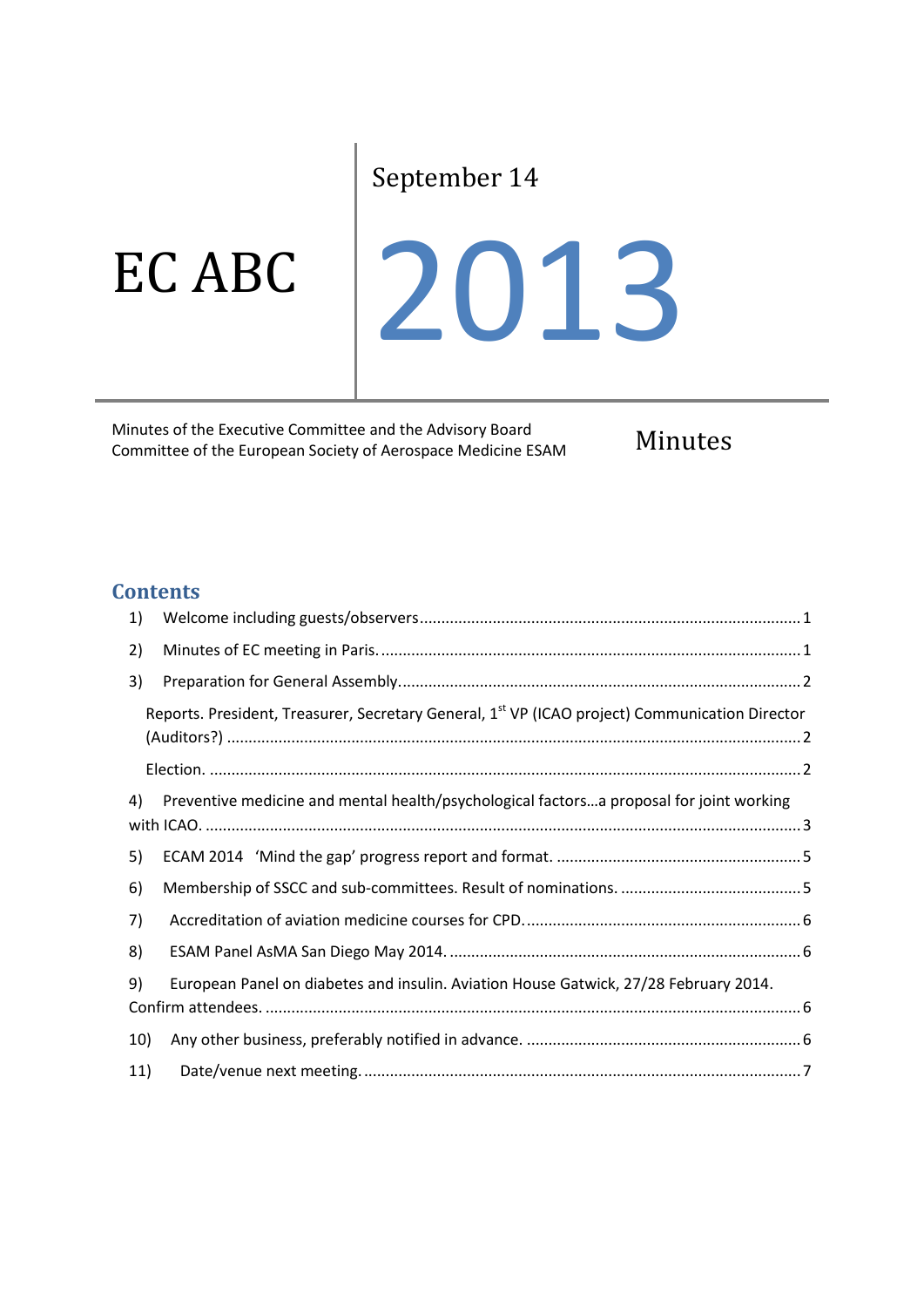## **Meeting**

## **Graf -Zeppelin Haus, Friedrichshafen, Germany.**

## **Saturday 14th September 2013 09:00.**

Members present:

| <b>Kevin Herbert</b><br>President                        | <b>Anthony Wagstaff</b><br>1 <sup>st</sup> Vice President |                                                 | <b>Declan Maher</b><br>Secretary General         |
|----------------------------------------------------------|-----------------------------------------------------------|-------------------------------------------------|--------------------------------------------------|
| Carla Ledderhos<br>Treasurer                             | Patricia Jung<br>Communications<br>Director               | <b>Cristian Panait</b><br>Director              |                                                  |
| <b>Ries Simons</b><br>Chair, Advisory Board<br>Committee |                                                           |                                                 |                                                  |
| <b>Roland Vermeiren</b><br>AsMA/EASA Liaison             | Elena Cataman<br>Conference/IAC<br>Liaison                | <b>Lars Tiensvol</b><br>Conference<br>Committee | <b>Lilla Ungváry</b><br><b>Nominations Chair</b> |

### <span id="page-1-0"></span>**1) Welcome including guests/observers**

Kevin opened the meeting at 09:15.

Apologies from Vincent, René and Stefan.

SOFRAMAS has a meeting tomorrow in France and won't be here tomorrow at the GA.

Karla was elected President of DGLRM last night.

#### <span id="page-1-1"></span>**2) Minutes of EC meeting in Paris.**

The use of the coding in email has worked well and we will continue to use it.

The minutes were accepted.

Kevin invited Lars to develop a timeline and to elaborate on his ideas. Declan will scan and hang the relevant documents, events such as the joining the SSCC, photos etc. Lars will start the time line and then ask for content to be forwarded. It will take time. There will be a need for an editorial process. This will be a dynamic project. The important papers are already on the web, but we need the addition of other elements like memorabilia Kevin would like a reference to the  $10<sup>th</sup>$  anniversary which would be a good legacy in 50 years' time.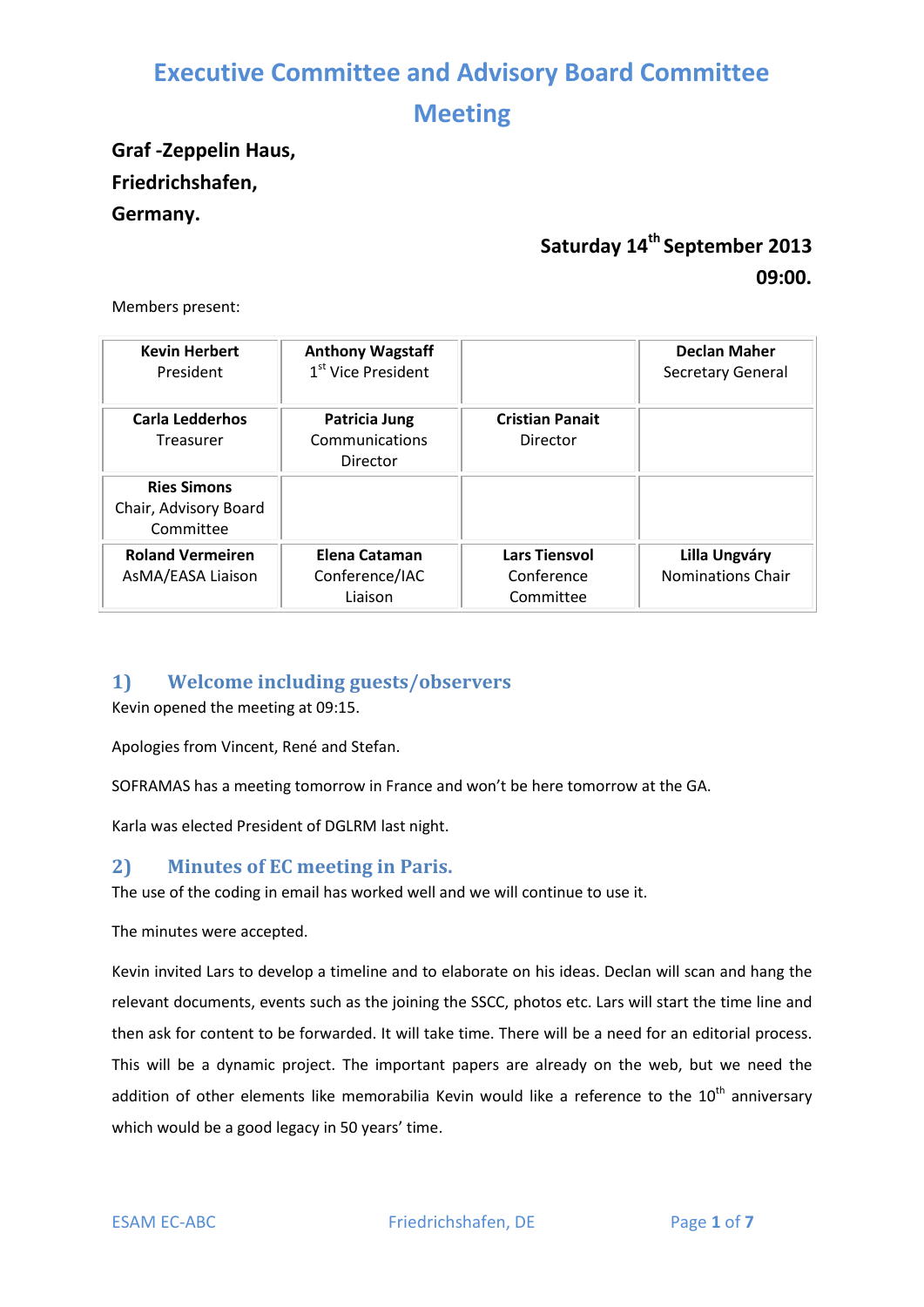## **Meeting**

Declan plans to hang and scan the archives. We need to agree a place of storage. Lars suggested ESAM have its own cloud. Pat asked about the content of the site.

A discussion took place about the frequency of attacks on the website.

## <span id="page-2-0"></span>**3) Preparation for General Assembly.**

#### **Arrangements and venue.**

Start the ESAM meeting at 09:30 with Anthony's presentation followed by René, then a comfort break and into the GA. An estimate of 20 attendees. 14 associations have registered for the event.

Kevin gave an overview of the agenda.

Karla will give her presentation, and has a report from the auditors.

#### <span id="page-2-1"></span>**Reports. President, Treasurer, Secretary General, 1st VP (ICAO project) Communication Director (Auditors?)**

Regarding the accounts, Ramon has reported that all is fine, but David seeks answers to specific questions. It is perfectly acceptable for the treasurer to present the financial records to the auditors.

Karla showed the records in her defence. Last year we had more expense than income due to the ECAM. We have recovered. Anthony says the dynamic is correct, he (David) asks the questions and we respond.

#### <span id="page-2-2"></span>**Election.**

There is nothing in the statutes as to how the information should be given to the auditors. The practice differs across Europe. Items of expenditure should be recorded in the minutes. Those decisions should be recorded in the minutes along with an explanation of the decisions. The situation of the extra expense associated with ECAM 3 in London should be explained to those outside the EC-AB.

There is a role here for the conference committee. The group can meet and increase the level of communication with transparency of decision making and using a protocol, even a software programme to manage expenditure. Having a laptop for the treasurer that is transferred along with the office was suggested.

We want as many as possible to attend face to face, voice to voice. The difficulty is getting people together.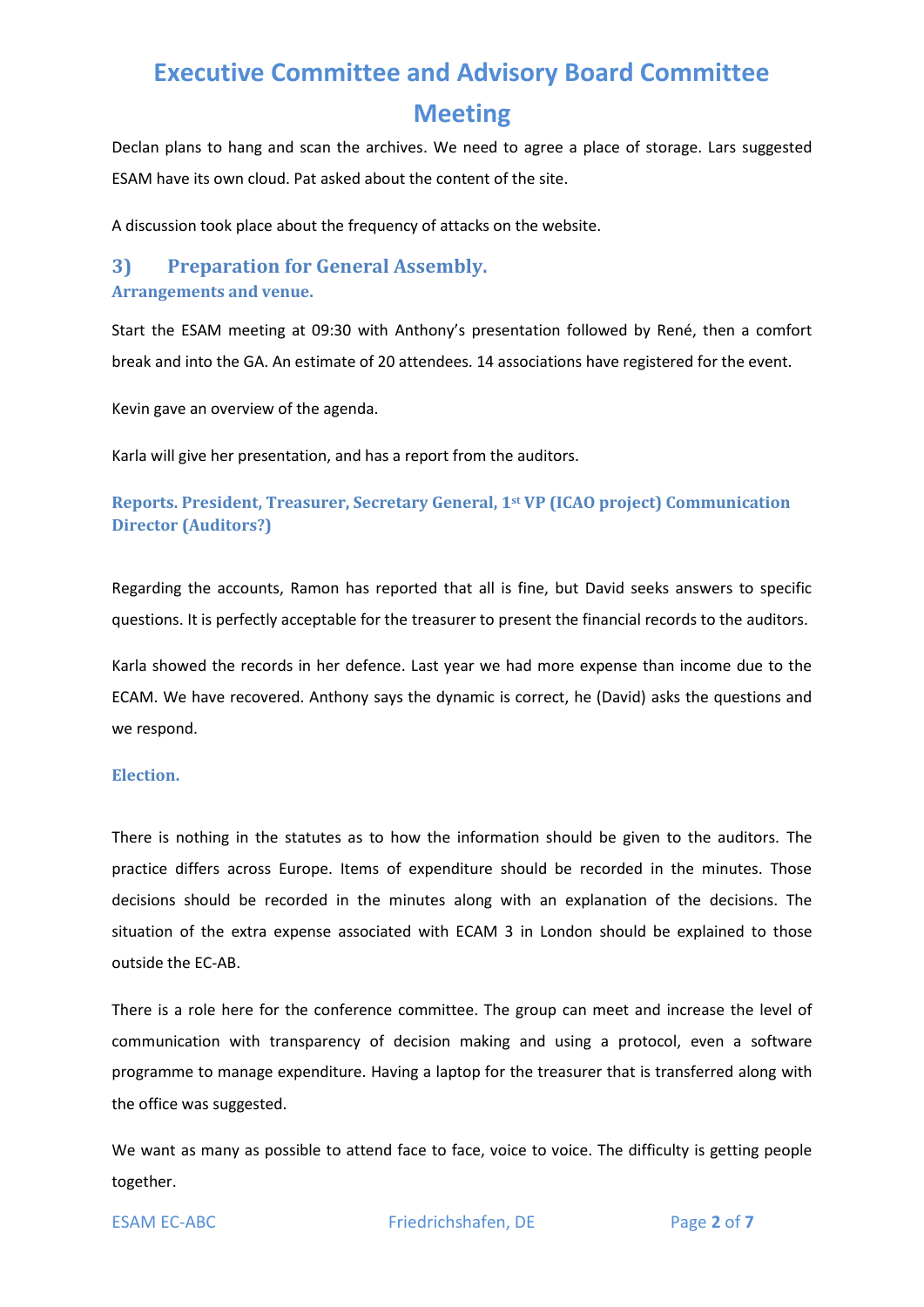A search of the statutes revealed that there is nothing written to define a quorum. When we look at the statutes again they should be like Lars suggestion of a structure like the Implementing Rules of EASA with the acceptable means of compliance attached. It is important not to change the statutes too quickly. The minimal Statutes will be easy but the Quality Management will take some years.

Tomorrow, Lilla will organise the election and has the details of the proxy votes.

## <span id="page-3-0"></span>**4) Preventive medicine and mental health/psychological factors…a proposal for joint working with ICAO.**

Tony Evans approached Anthony at AsMA in Chicago. He spoke of his frustration at the absence of implementation and the lack of interest in the amendments to the Annex 1. The pilot needs to be in the decision making loop, there should be changes in how the decisions are made. The way we are doing things is like how they were done 100 years ago. We need to move on. He looked at the data as to reason for loss of licence. Over 40 years of age; physical illness, our comfort zone! Under 40 years of age; psychological. The four areas for change are:

- 1. Risk assessment,
- 2. Psychological Health
- 3. Mental Health
- 4. Preventive Medicine

We want to change how we keep you, the pilot, flying where there might be a period when you are not flying to better protect your flight career.

There is a place for the regulator in this process but Preventative Medicine needs to be included.

When Tony Evans first spoke of his ideas in Boston, there was little support not because of the inclusion of the psychological component, but because of the reduction of traditional examination by the AME. The problem is the lack of acceptance by the pilot community of the results of psychological testing. The Romanian experience uses psychological testing at initial phase of examination as a commission and not at the end of the examination process. We need to find a way to involve the AME in this process. There is a danger in relying on a small battery or single test, but the regulation is easy to apply to physical measurements, rather than broader esoteric notions. Anthony described their experience in the military where they apply a number of psychological tests at the initial assessment. Kevin mentioned his idea of a bank of questions and a bank of physical tests that would be both age specific with a randomly generated questionnaire.

ESAM EC-ABC Friedrichshafen, DE Page 3 of 7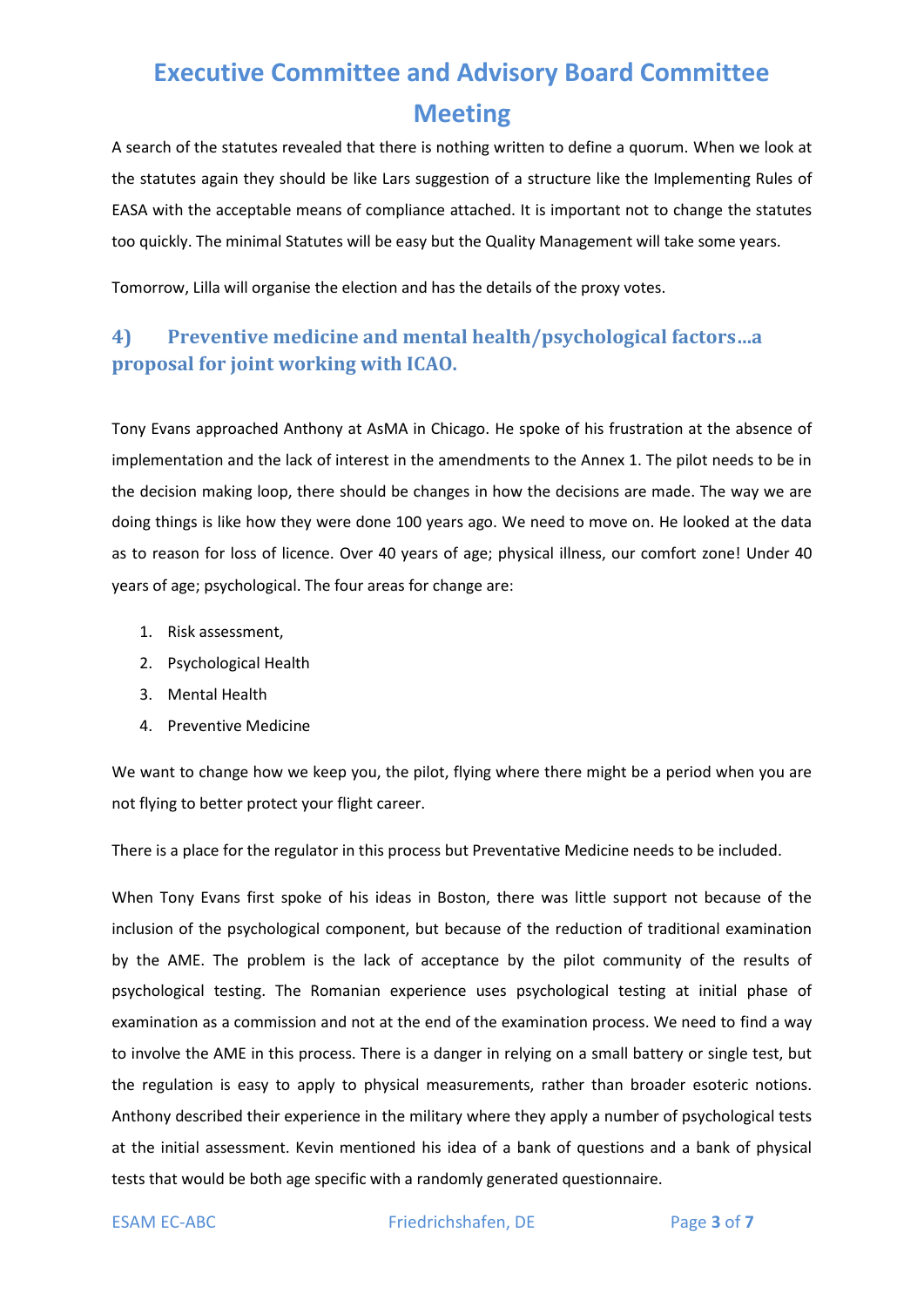What we need to find is a common goal, i.e. safety in a pilot's career. As part of that, there may be periods when the pilot is deemed Temporarily Unfit to have a positive impact on the whole of career, rather than the use of the Russian Roulette method that the current examination process.

We need to develop a doctor-pilot coalition, where we, the physicians, don't hold all the power! Cooperation between the regulators, ESAM, AsMA, IFALPA, ECA and other stakeholders is required to make this possible. So how do we get there?

In steps, broad based loose associations to garner trust and find common ground. The experience, in the past, has been hostility towards the notion of psychological testing, perceived by those tested as a tool to deselect candidates, rather than to positively assist.

What elements of the medical examination are relevant? A lot of what we do is simply inherited from a time where the working environment, the technology and the status of the commercial pilot has radically changed. What we need is a fundamental root and branch analysis of the certification process. Current working models are rooted in the existing paradigm. It needs to be a task at a higher level!

ESAM and AsMA have to work on this together. No one group can take ownership of this process. It will be a long task rolled out over many years. Generating a Task Force for AME Change could produce a cohesive process, but it will require a huge amount of work.

Kevin will approach the ECA at a high level in Brussels, include IFALPA in the process, run the process as a sub-committee of the EC and ask Martin Hudson to come on board.

Roland voiced the fundamental tenet of this Task Force: Do you agree that there needs to be a move away from the current structure, and that there are areas not being addressed? If yes, you can then move forward. We want to develop this in conjunction with ICAO.

Kevin, Ries, Anthony, Roland, Declan and Patricia will initiate this task force. It was agreed that no action would be taken before the EC meeting in Malta to give us the opportunity to refine our ideas.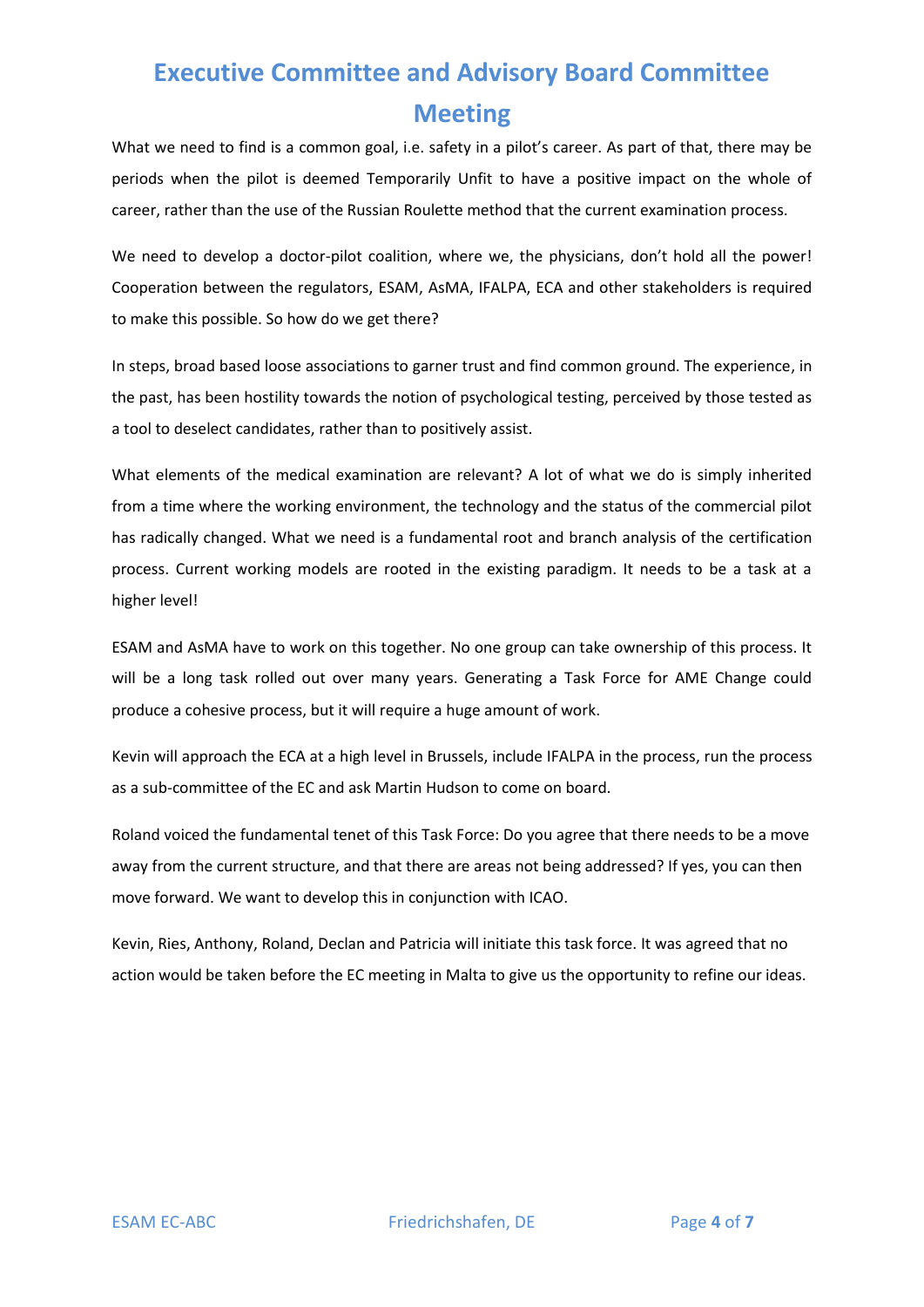### <span id="page-5-0"></span>**5) ECAM 2014 'Mind the gap' progress report and format.**

ECAM 2014. Christian detailed the on-going conversation of the arrangements of the ECAM 2014. Lars asked where the decision of the location will be made. The Conference committee should be tasked to the location as well as the detail of the meetings.

Kevin explained what happened. We had two bids, one at a university in Hungary and the other at a hotel at Bucharest. The costs were equivalent. Location and accessibility were the deciders.

Christian presented where he is in the process. A discussion followed about how to form the overall package to be sold to the delegates. No contracts have been signed yet, but it is hoped that the conference cost including gala dinner will be in the order of €250. There are plans for accompanying person tours.

There are some sponsors on board, so there might be cost reductions to come.

We want a format that will have people contributing. We need as many to get into the mind-set that we change the way that we do things. There is something new on the horizon.

It is proposed that we run four workshops of 90 minutes. Ries will invite the associations to select cases from the AME's workload. Papers could be targeted, e.g. "Would you fly with this AME?" It would be interesting to bring in the military as many of them have come a long way along that path of change, further than the General Aviation sector e.g. issues of pilots returning from active conflict zones being physical fit, but perhaps not psychologically fit.

Consider inviting Tony Evans to give a key note address and asking AsMA to send a representative as in London. We need an Organising Committee and a Scientific Committee including Cristian. This is a starting point for the new type of ECAM. The Conference Committee could be the Organising Committee. Kevin and Carla will be a party to the signing of contracts and Pat will work with Cristian on the web page for the ECAM.

#### <span id="page-5-1"></span>**6) Membership of SSCC and sub-committees. Result of nominations.**

The ESAM nominations were accepted in the following posts:

- Roland for the ATC Sub SSCC.
- Kevin to the Medical Experts Group.
- Vincent to Flight Standards sub SSCC
- Declan to General Aviation sub SSCC
- Walter's nomination to the Aerodromes sub SSCC was not accepted for any known reason.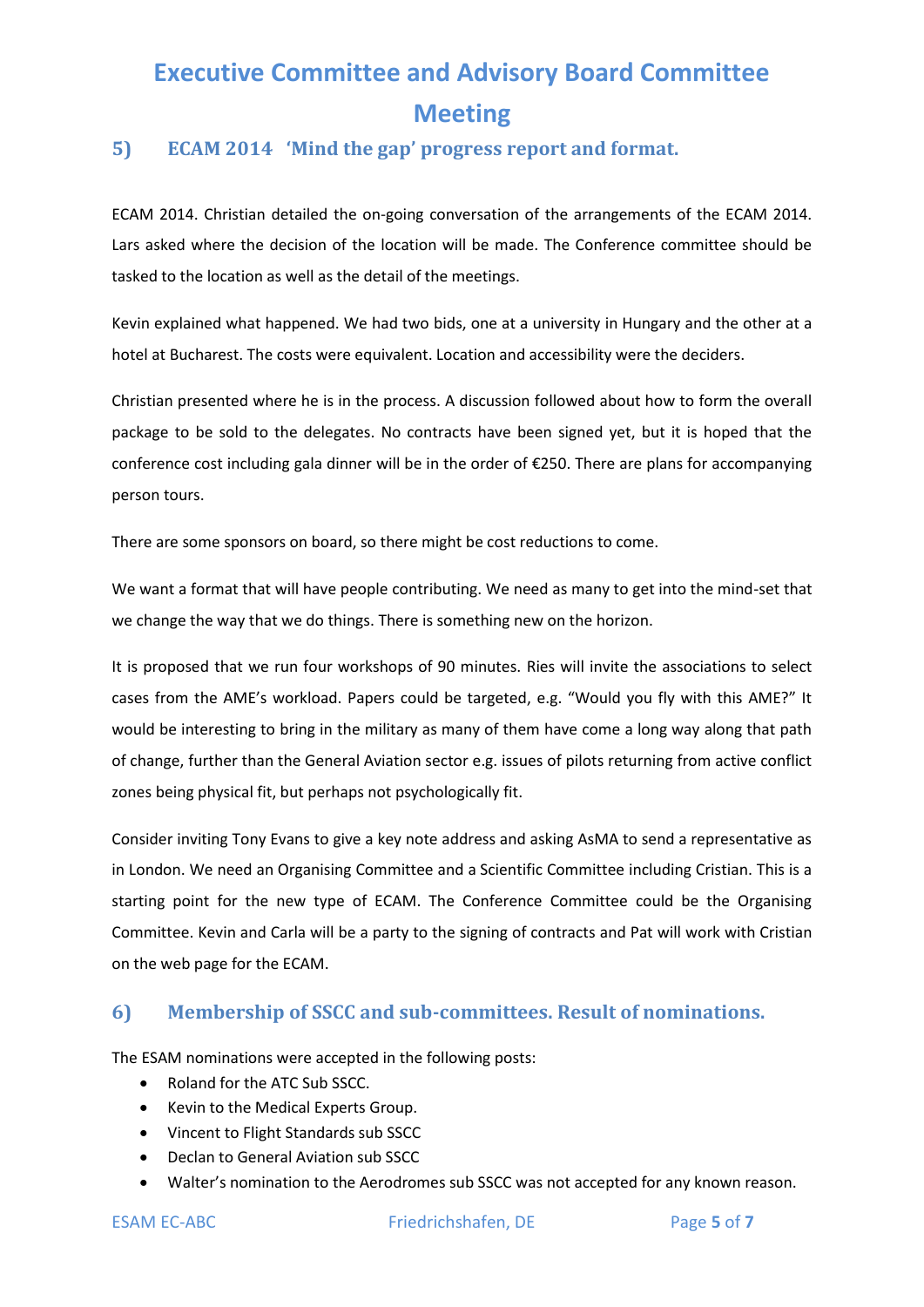### <span id="page-6-0"></span>**7) Accreditation of aviation medicine courses for CPD.**

EASA is not interested in being involved in this area. The process of ESAM making a recommendation to the CMO forum sub-committee (in practice Sally Evans plus one other) does not seem to work efficiently. There are different models across Europe.

In the American model AsMA has been allowed to award CME and MOD credits. This process is overseen by the State. AsMA awards the points subject to potential audit. Do we continue with the current mechanism (in consort with the CMO Forum) or do we apply it alone ourselves?

Our syllabus has been accepted for the most part. Neither ESAM, nor the CMO forum can give authoritative approval, and EASA is unlikely to do so. It was felt that ESAM is the best organisation to do it, but it was accepted that the various CMOs cannot be compelled to accept the ESAM recommendation.

Kevin suggested ESAM assesses accreditation directly to the Association and through the MEG to EASA. Anthony said it should be the ESAM Assessment that is published on the website.

#### <span id="page-6-1"></span>**8) ESAM Panel AsMA San Diego May 2014.**

Ries reported on his contact with AsMA. The ESAM Panel: "Things that keep us awake at night." Speaking on OSL and OML and flight waivers. He, on behalf of ESAM, has invited Annette Ruge to partake at the panel. Another panellist will need to be invited as Fred Tilton is retiring at the end of this year and will not be in a position to attend. Mike Berry will be approached.

Anthony and Ries could present on Fatigue, i.e. one military and one civilian.

## <span id="page-6-2"></span>**9) European Panel on diabetes and insulin. Aviation House Gatwick, 27/28 February 2014. Confirm attendees.**

Kevin, Ries, Roland and Declan plan to attend the meeting.

### <span id="page-6-3"></span>**10) Any other business, preferably notified in advance.**

Kevin has not received an invitation to the MEG to date. Declan will contact Annette requesting Kevin be placed on the MEG list.